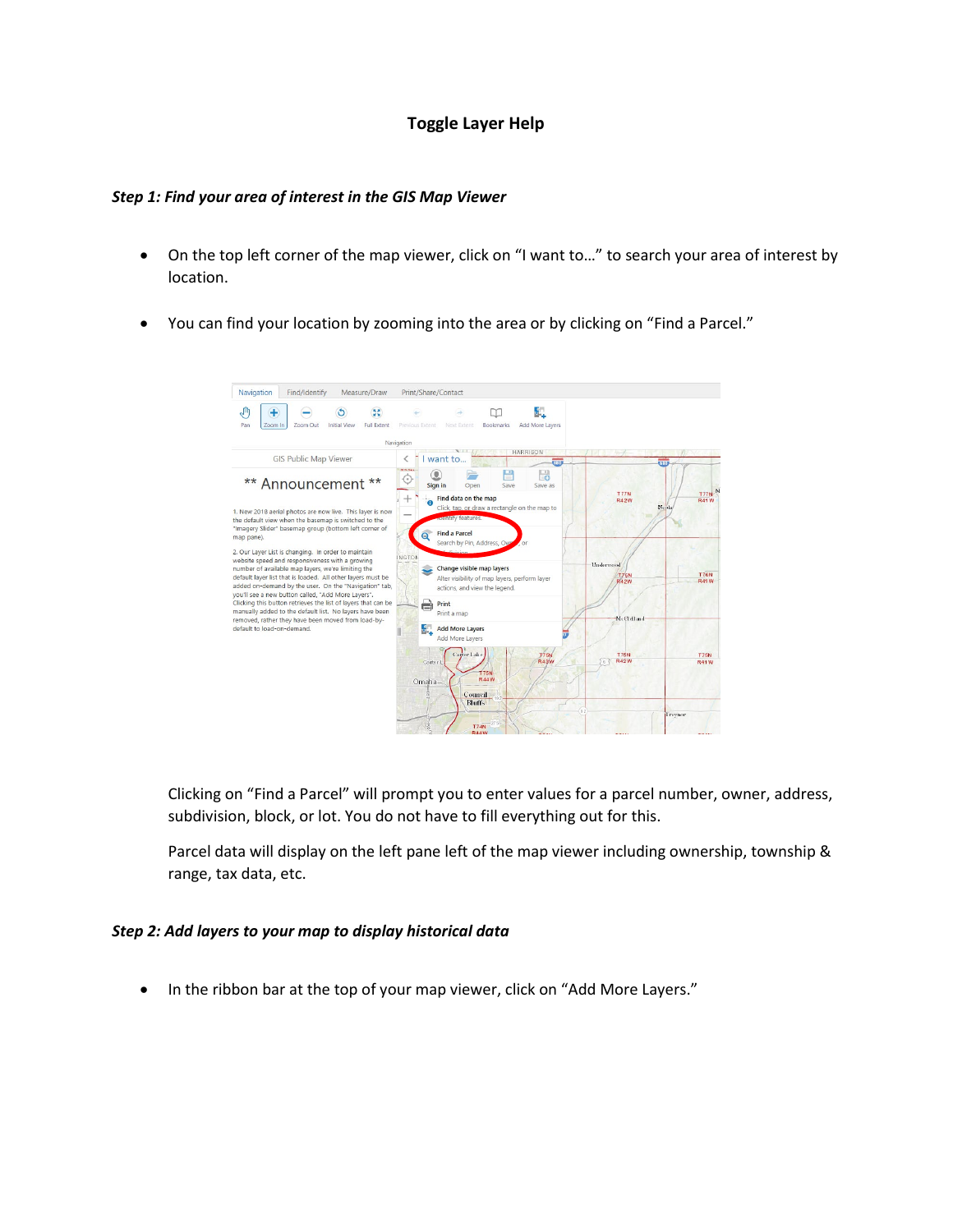| Add/Remove Map Information.                        |    | ×             |
|----------------------------------------------------|----|---------------|
| Search layer catalog                               | œ  | Show Selected |
| FEMA Flood Hazard Layer Catalog<br>÷               |    |               |
| Section Corner Layer Catalog<br>$\left  + \right $ |    |               |
| SurveyGeoIndex<br>н                                |    |               |
| Select All                                         |    |               |
| Recorded Surveys                                   |    |               |
| Subdivision Plats                                  |    |               |
| Historic Cadastrals 1980s                          |    |               |
| Historic Cadastrals Pre-80s                        |    |               |
| Historic Drainage Maps                             |    |               |
| Historic Land Transfer Book                        |    |               |
| Annexations                                        |    |               |
| Road Calendar Book                                 |    |               |
| Misc GeoIndex                                      |    |               |
| Year End Snapshots<br>$\pm$                        |    |               |
| National Levee Database OGC Web Services<br>÷.     |    |               |
|                                                    | OK | Cancel        |

- There will be a catalog of layers that to choose from. Historical documents that have been drawn into GIS can be found under the "SurveyGeoIndex" and "Year End Snapshots" layers. Check on layers to add the desired historic document layer to the viewer.
- Your layers will now display on the map. If your layer catalog is not visible on the left pane, click on the "Layers" tab at the bottom.
- If necessary, adjust the layer opacity by moving the slider located to the right of each layer. You may need to zoom in before the layer will become visible.

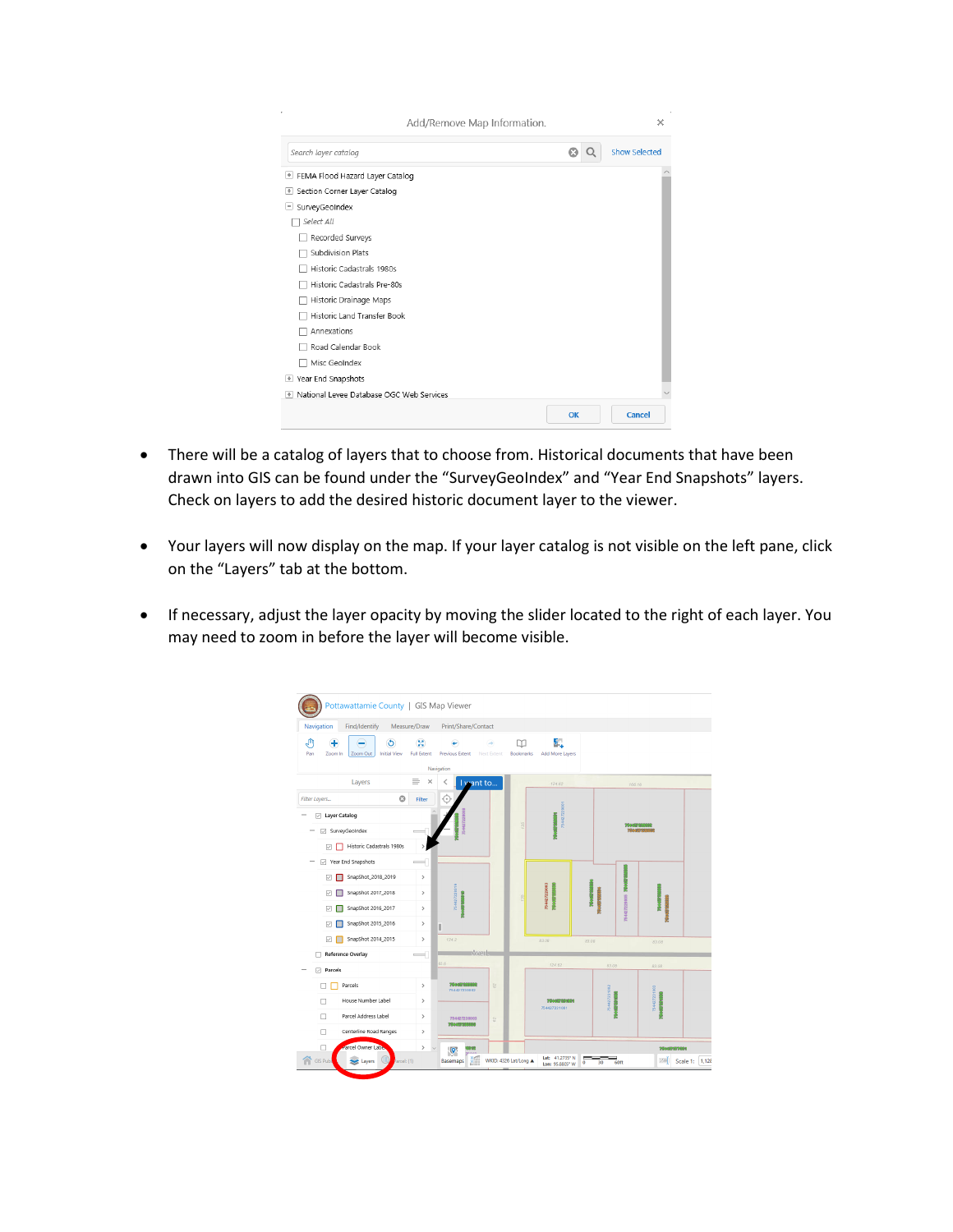• Click on a parcel to display data for each layer. You can also toggle between layers on the prompt to show data such as the parcel report and hyperlinks for aerial photos of your location for each layer.





*Step 3: Use the time slider to see how layer data changes over time*

• Add a basemap to the map viewer by clicking on "Imagery" on the bottom left corner of the map viewer. Both "Imagery" and "ESRI Imagery" will display as aerials on your map.